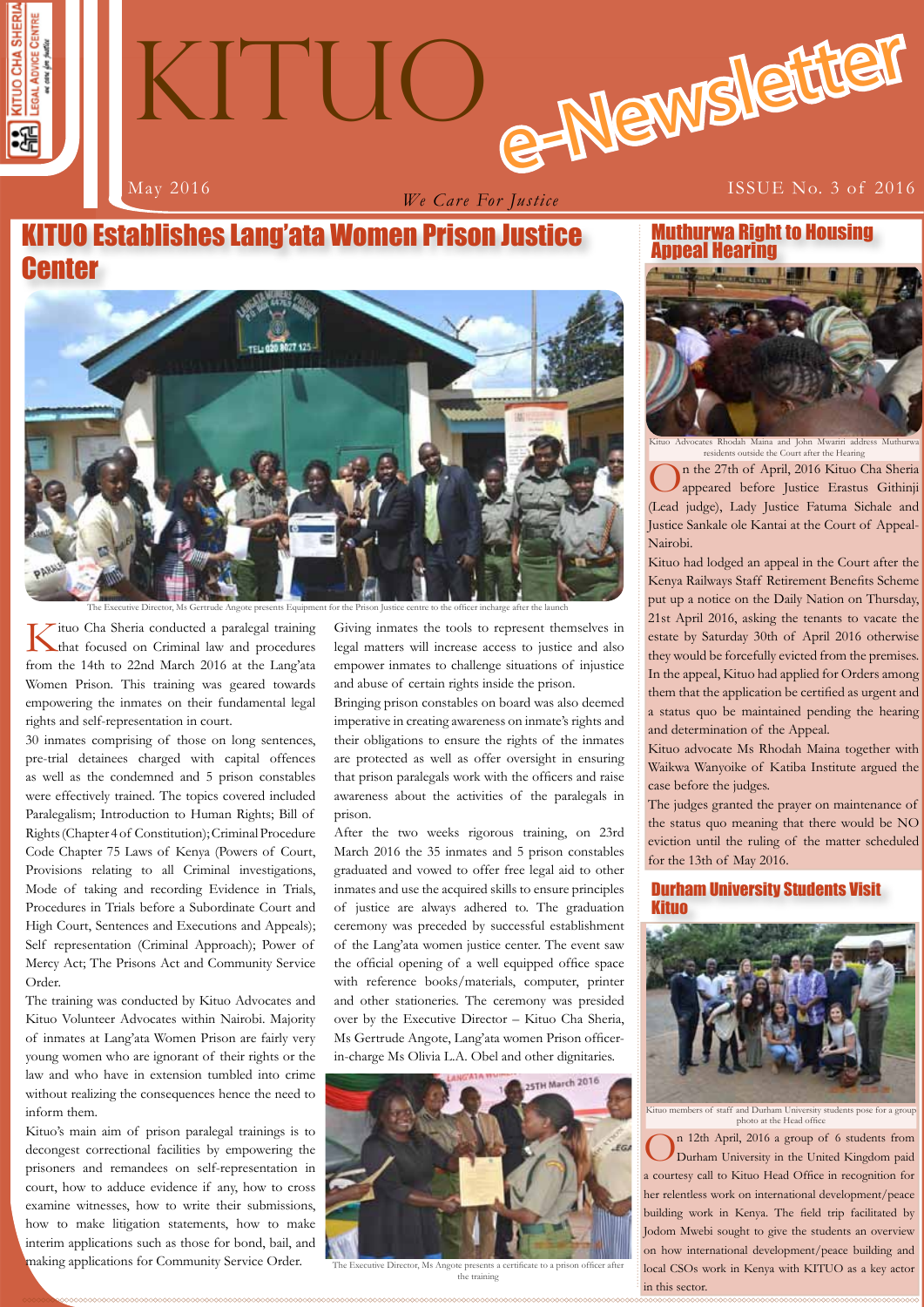

## KITUO seals deal to enhance the knowledge capacity of Kabarak University Law Students



Kabarak Law School Dean Mr Elisha Ongoya and the ED during the signing cer

Kituo Cha Sheria on 10th March,<br>
2016 signed a Memorandum of Understanding (MoU) with the Kabarak University Law School.

The ceremonious deal was presided over by the Executive Director Ms Gertrude N. Angote and the Dean, Kabarak University School of Law, Mr. Elisha Z. Ongoya.

The MoU depicted various issues pertinent to enhancing the knowledge and skills of the law students. Kituo committed to coordinate with other partners to train the students on: Information on the various national and international instruments on refugee protection; An understanding of the definition of and ability to distinguish between a refugee, an asylum seeker, a stateless person and an internally displaced person; An understanding of what refugee rights and obligations are; Familiarity with potential areas of practice within the refugee sector; Familiarity with the legal/ identification documents issued

to refugees and asylum seekers in Kenya by the UNHCR and the DRA; An understanding of specific legal needs of refugees, relating them to and identifying gaps within the Refugee Laws; The ability to guarantee refugee protection within the given legal parameters; Being equipped with communication and court room skills and Basic introduction to Alternative Dispute Resolution as relates to refugee law among other issues surrounding forced migrants.

The ceremony took place at Kituo Cha Sheria's Forced Migration Programme (FMP) office in Jogoo Road, Nairobi and was witnessed by members of staff from all Kituo programs present.





Representatives of organisations present jointly cut a cake after the successful ceremo

#### Key Upcoming Activities MAY - JUNE 2016

- 1. Community Based Refugee Protection Paralegal Training, May 3
- 2. FREE legal Aid (Annual Labour Day) Clinic 5th May.
- 3. Land mediation in Taita Taveta on 26th May
- 4. Inter community dialogue in Lamu on 16th to 19th May
- 5. Question and answer ferry experience 2nd June
- 6. Six community video screenings in Taita on 23rd to 24th May and Kilifi on 14th and 15th June
- Three community Budget Consultations in Kwale ON 31st May, Lamu on 18th May, and Mombasa on 19th May
- 8. Muthurwa Right to Housing Case Ruling 13th May.
- 9. M-Haki VA training Nairobi, May
- 10. Prison Paralegal training and establishment of a justice center at Meru G.K Prison.
- 11. Dhobi Women Training, May
- 12. Legal Aid Clinic and VA recruitment Marsabit and Nanyuki.
- 13. Quarterly meeting with CLNSA 10th June
- 14. County based dialogue in Kilifi on 18th JUNE
- 15. World Refugee Day, 20th June

## Chief Justice Willy Mutunga Visits Kamiti Prison Justice Centre



Kamiti Prison Justice centre

Kituo Cha Sheria, Legal Resources Foundation Trust<br>- LRF and African Prisons Project joined the Chief Justice Dr. Willy M Mutunga at the Kamiti Maximum Security Prison on 17th March, 2016.

The visit by the Chief Justice, also a founder member of KITUO was a great moment to assess innovations and transformations depicted in the Kenyan prisons to heighten the prisoners' quest for justice. KITUO was applauded for establishing a justice center in the prison to assist inmates access legal services. It was observed that most of the trained paralegals have used the acquired skills to represent themselves in court and have since been set free. Others still in prison continue to climb the ladder as most of them are now studying law and continue to offer legal services to fellow inmates.

"Everyone who is in the prison is NOT a criminal, some are just victims of circumstances, they should be treated with dignity!" acclaimed one of the inmates who is currently being assisted by the prison paralegals to draft his appeal. Viva Kituo!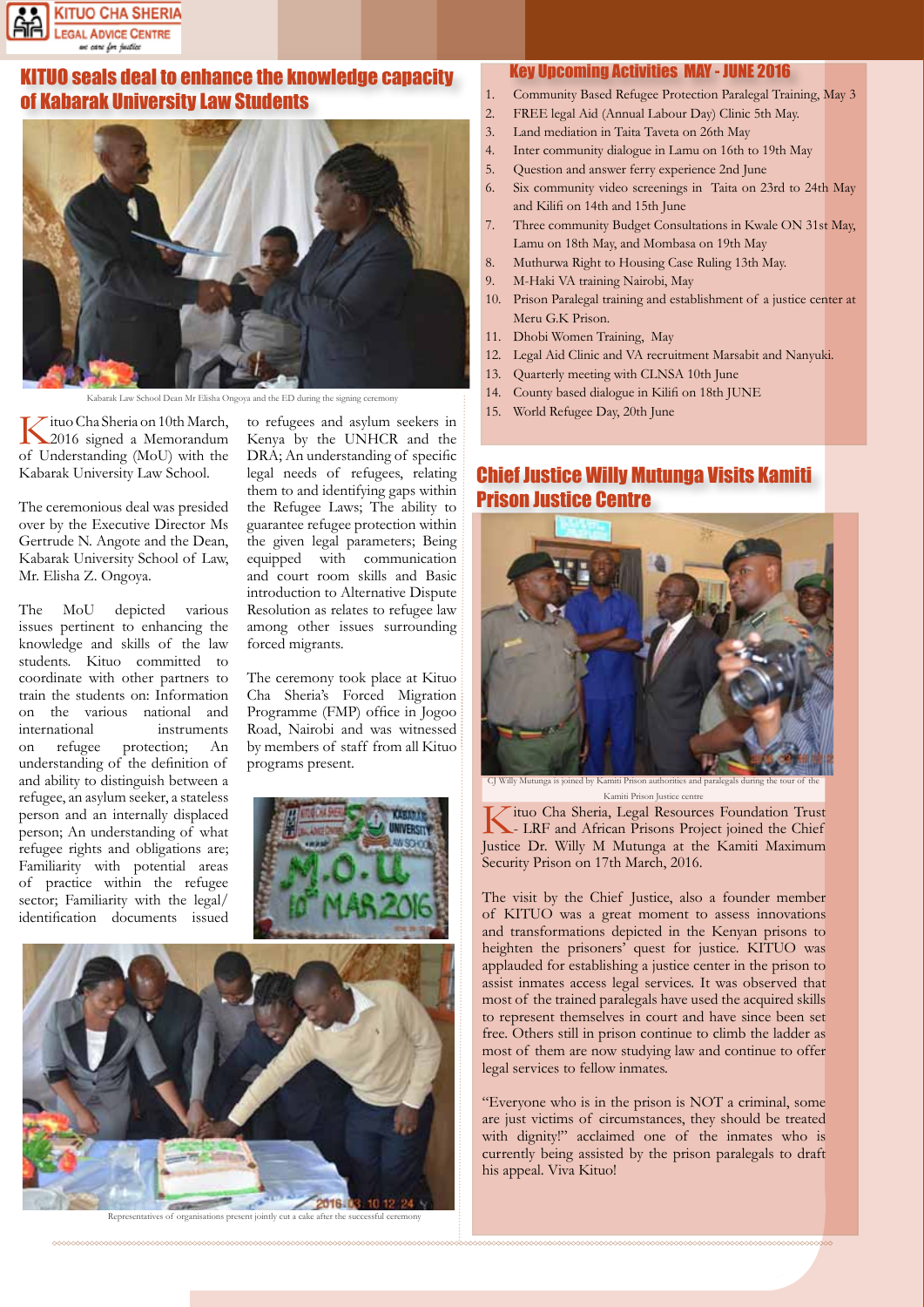#### Kituo undertakes Question and Answers at the Ferries Paralegals' Training on m-HAKI Waiting Bay



Mr. Mwachondo chondo, a commuter, answering questions around devolution from Evans Ouma, Kituo's

Kituo Cha Sheria addressed the effectiveness of public participation in the budget making process at County Government level ahead of budget making at the county government process. The event that reached out to over 900 people took place at the ferry waiting bay as commuters await transport crossing from Mombasa to Likoni. Two Kituo staff guided by a set of five questions held discussions caucuses in the waiting area.

The five guiding questions for the exercise were geared towards enabling members of the public to demystify various notions that the people have towards their effective participation in any activity undertaken by the government and to explain devolution and structure of the devolved government.

The questions were to engage the public on whether they have attended a forum for budget making process this year 2016 and

dates when the budget making process was (will be) performed; Whether their views were taken into consideration during the process; as to whether there have there been any impacts felt by the people since devolution was established; the challenges encountered by the people in the process of Public Participation; and the solutions to those challenges.

Kituo identified major areas of concern to enhance sensitization process in ensuring devolution bears fruits and uplift the livelihood of the common public. Kituo committed to create more awareness on devolution, engage the County Government on the areas noted for improvement and facilitate dialogue between the County Government and the stakeholders, communities at the coast to ensure both sides understand their roles.



2. A participant explaining challenges experienced during public participation as Kituo's community facilitator, Evans Ouma looks on



community facilitator<br>ssed whether they know the venues and  $\boxed{O^n_2016}$  Kituo Cha 2016 Kituo Cha Sheria trained paralegal officer from all the 6 Kituo Community Justice Centers in Kitui, Nyando, Turkana, Kamukunji, Kibera, Korogocho on M-Haki. Paralegals drawn from the Refugee Community through Kituo's Forced<br>Migration programme programme also attended the day long training at the Heron Portico Hotel-Nairobi.

> M-Haki-'Haki Mkononi' is the use of SMS technology to disseminate legal information to clients. It is an innovative and reliable technology developed by the Ushahidi Forum in collaboration with Kituo Cha Sheria intended to lessen the costs of accessing justice. To make use of this technology, Kituo has a dedicated mobile number-0700777333 where the public can text legal questions at a small fee to be answered by Kituo lawyers and volunteer advocates.

Questions are gathered from anyone and anywhere and this will save persons the trouble of using bus fare to come to Kituo's officeand legal advice is just a click

away…Haki Mkononi.

M-Haki follows the idea of delivering basic justice/legal advice to people even for those who use quite basic mobile phones. The system operates simply with SMS messages coupled to the M-Haki webite.

A total of 45 community<br>paralegals were taken paralegals were taken<br>through the M-Haki through platform in its entirety before a live testing session was conducted. The training was a first in a series of trainings to be conducted to other key Kituo stakeholders including volunteer advocates.

The training also presented an opportunity for Kituo to plan for market research and piloting in the community where our Justice centers operate.

The platform also serves as an advocacy tool and will be used by Kituo paralegals from the community justice centres to build their personal capacity on legal issues and create awareness among the general public on how to access the service directly.

**33**



Attentive paralegals during the MHaki training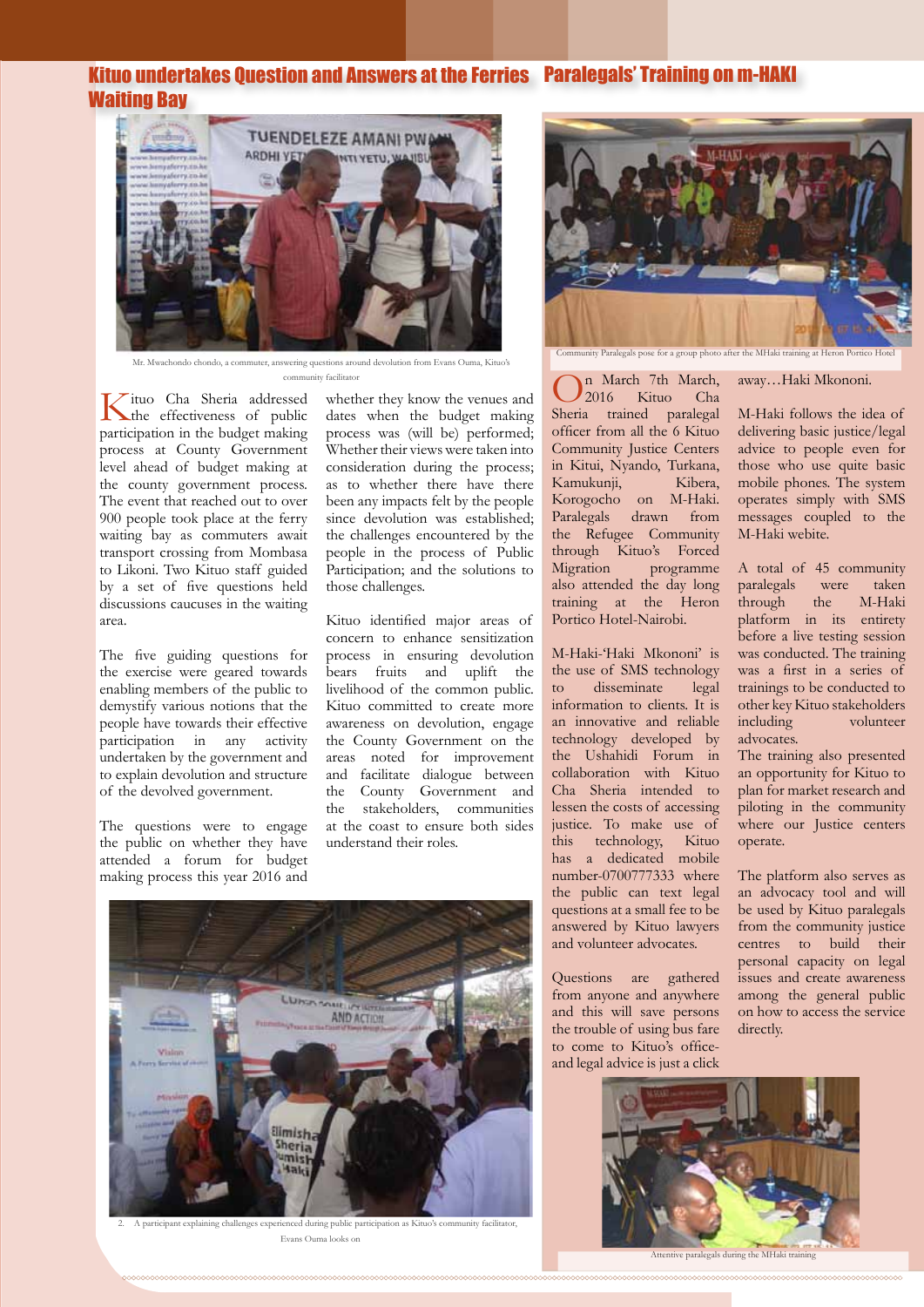

### KITUO Conducts Intercommunity dialogue at Ziwa la Ngombe



der giving insight during the International

Kituo Cha Sheria on 29th March 2016, conducted an intercommunity dialogue session at Ziwa la Ngombe settlement scheme, in Nyali Sub County, Mombasa County.

The area consists of five (5) villages namely Bombolulu, Voice of Kenya (VOK), Kisimani, Mkunguni and Ziwa la Ng'ombe. The dialogue was a follow up of a similar one which had taken place between the community and the Government that KITUO had earlier organised.

The thorny issues around Ziwa la Ng'ombe Settlement Scheme arose from the inordinate and inequitable manner in which the government handled adjudication process in the five villages. Some sections of the scheme had been finalized faster than others leading to inequity and inequality in land rights amongst the community members. It was further established that even though some of the affected community members had allotment letters, their parcels were not demarcated with beacons. Consequently, they did not know the fixed boundaries of their parcels of land hence boundary feuds. Some of the community members had disregarded the law which restricts the sale of parcels of land in settlement schemes, transferred their parcels using the letters of allotment as proof of ownership. This had been identified as a conflict prone matter. The community already seemed to have classified itself into their "village cocoons" rather than a unified force to address arising problems in Ziwa la Ng'ombe Settlement Scheme.

Beyond the land matters from the Community, participants touched on the massive World Bank Project and entry points to engage county Government in budget making process. While the World Bank Project was lauded for improvement of the general living standards of the common man in the area, a number of concerns were raised regarding its implementation. The questions were equally responded to by the community leader in charge of the program. A clue about budget making process was hinted as a sure alternative of ensuring that the gaps in development are get filled.

This exercise was planned in a way to ensure dialogue between members of the Community towards debriefing, vent of anger and to find a solution to the land problem facing them. It was also intended to be distinct in that it widely involved members of the community.

There were five (5) participants from every village end, community and a religious leader who understood the intrigues of the area. This was in a bid to provide relevant information and to counsel members of the community. The platform was intended for venting and airing of view on land and related community problems.



Mr. Zedekiah Adika (standing) of Kituo Cha Sheria explaining a point to residents of Ziwa La Ng'ombe during a Community Dialogue Session in Ziwa la Ng'ombe, Mombasa County

### Kituo enlightens the Youth through video screening in Mombasa and Kwale Counties



Mr. Timothy Kiringi engaging youths in Mikindani, Jomvu Sub County, Mombasa County

County, Mombasa County<br>
29th Bank Project and entry points to **K**ituo Cha Sheria with support from USAID undertakes<br>
Community Video Screening program in Mombasa and Kwale Counties. Community Video screening targets youths in the Coastal regions through creation of forums at the Video Halls to dialogue on issues affecting them. It is geared towards ensuring enhanced public participation and inclusion in Governance with the intention of cementing stability and peaceful coexistence in the Region.

> From the onset of the activity, a video is screened to the participants directing their focus to issues of devolution, peaceful elections and peaceful resolution of land matters. The play is meant to elicit discussions on the above themes and any other emerging issues around devolution. The discussions take place immediately after the screening. These happen in Local Video Studios where Kituo Cha Sheria with the support of USAID caters for the participants' viewing fees and the cost of the hall for the time of the screening.

> Kituo Cha Sheria visited Likoni Sub County, Likoni Ward; Jomvu Sub-County, Mikindani Ward; and Kisauni Sub-County, Frere Town Ward in Mombasa County between February 15th, 2016 to March 15th, 2016, which coincided with the process of National Mass voter registration and in Msambweni Sub County; Matuga Sub-County and Lunga Lunga Sub County in Kwale County between 22nd March 2016 and 24th March 2016.

> Kituo emphasized on the need of public participation and urged the youth to even take the initiative to register as a voter as this will enhance their participation in decision making process; the structure of the County Government and the youth avenues of engagement regarding bursary application procedures, necessary practices of registering for identification cards and the youth funds; sensitization on the process of sale/purchase of land, the need for parties to conduct search and the emphasis on drawing/writing a contract and the need for peaceful resolution of land cases, noting in the process the roles of constitutional bodies including National Land Commission and the courts. In the process, Kituo enlisted the need of Alternative Dispute Resolution and representation if need be.



Participants at a group discus